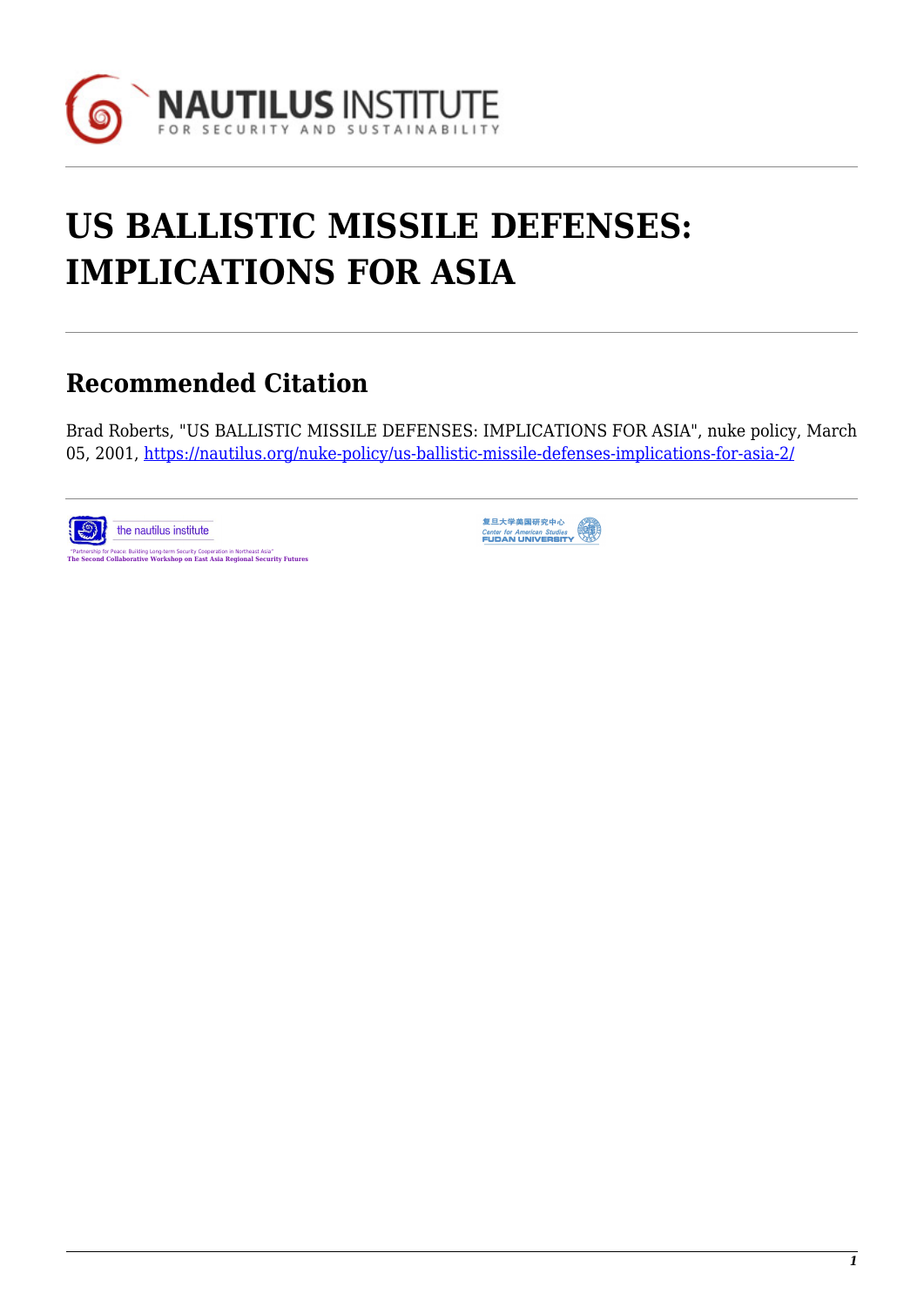## **US BALLISTIC MISSILE DEFENSES: IMPLICATIONS FOR ASIA** by Brad Roberts \*

### **ABSTRACT**

This paper examines the potential benefits and crawbacks to US national missile defense deploment and its implications for Asia. The potential drawbacks to NDD include to selectation of China's paper examines in Asia, a sh

reemergence of a lees desirable political order in East Asia, and reduce relations on US nuclear threats to achieve the enjoy and actual ones to move forward interests that the Plash administration needs to move for less d

BACKGROUND: THE NEW ADMINISTRATION is just settling in to the seats of power in Washington. Although uncertainty remains about many of the personnel and policies of the new administration, this much is certain: President B

First, the append consens support for ballisin distinctions in the ave administration masks a great variety of weak about boy to greate the masks are all with the postession distinction masks are the accelerate and when th

modernization of its forces, including the move to road-mobile systems capable of operating at high alert rates, imply for its strategic doctrine? Whill increasingly embatcase the under of an expectative incomparisms. How

These question are need for the united property and the state in the contempt of the contempt the interest content interest of the content interest of the content interest of the content interest of the content interest i

proliferating defenses may be tipped with nuclear devices, in the style of Soviet/Russian systems. In China particularly there are concerns about whether renewed Russian interest in advanced defenses (as driven by the US)

Seventh and lastly in this short review, the potential build-up of nuclear arsenals in response to the pressures generated by NMD would bring with it heightened concerned about the command and control of such systems, espe

likely consequences—and what conditions would bring them into being. Clearly, it matters a great deal whether or not NMD actually leads to something more than a Chinese effort to restore the status quo ante—if an arms race

The first assessment compares the net trade-off between drawbacks and benefits. The potential drawbacks have already been sketched out above, ranging from the severe to the marginal. Against these, what potential benefits

of stephality mportant benefit is the effect ballistic missile deployments—including both theater and national—would have on the long-simmering debate about how long America will remain engaged in the defense of its intere

Agains these potential benefits, how do the cost talky? In the worst case, with realization of the full set of potential costs listed above, these poetinity in Asia for its missile defines the more benefits in hear the pot

In all political debates there is a tendency to reduce the discussion to black and white terms. A debate among analysts requires us to paint in shades of gray. US NMD may well contribute to an erosion of aspects of Asian s

It depends in significant part on Moscow. Can Moscow tolerate new U.S. preferences and accept a new deal that preserves are control but in some new guise? If so, bilateral arms control will continue, the major powers will

When it comes to the Asian stability consequences of NMD, how the new administration roceeds is as important as what if decides to do with NMD. The Asian dechot a both is inferior propertions, the volume in the new adminis

---------------------- \* Dr. Roberts is a member of the research staff at the Institute for Defense Analyses in Alexandria, Virginia. The views expressed here are his own and should not be attributed to IDA or any of its sponsors. (1) Rumsfeld chaired the Commission on the Ballistic Missile Threat to the United States. The commission's summer 1999 report proved extremely influential in shifting thinking in the U.S. Congress toward a consensus that the threat is more imminent and real than many had believed and to the formal legal commitment to deploy a defense as soon as technically feasible. See also Statement of the Honorable Donald H. Rumsfeld, prepared for the confirmation hearing before the U.S. Senate Committee on Armed Services, January 11, 2001. (2) A number of prominent members of the new administration were associated with a private report entitled "Rationale and Requirements for U.S. Nuclear Forces and Arms Control." Issued in January 2001 by the National Institute for Public Policy (www.nipp.org), the report elaborates the key strategic concepts guiding a policy agenda aimed at moving aware from reliance on cold war vintage deterrence and toward increased reliance on defenses. (3) For a description of the four Clinton administration criteria, See National Security Strategy for a New Century, The White House (2000) and remarks by John D. Holum, senior adviser for arms control and international security, Department of State, "The President's NMD Decision and U.S. Foreign Policy," to a conference on International Reactions to the U.S. National and Theater Missile Defense Deployments," Stanford University, March 3, 2000. See also Senator Joseph R. Biden Jr. (D-DE), "Moving from Politics to Policy: The President's Challenge on National Missile Defense," Congressional Record, January 25, 2001. See also Kalapan Chittaranjan, "US NMD: An Issue That Just Won't Go," Strategic Analysis, Vol. XXIV, No. 10, pp. 1927-1938. (4) As directed by the National Defense Authorization Act for FY 2001, Subtitle E-Strategic Forces, Sections 1041 and 1042.

(5) This argument is treated with some skepticism in Asia. Perhaps the best evidence to support this contention on the detailed public case for NAD made in November 1999 by the Clinton administration's Pentagon point-man o

(7) Gaurav Kampani, "How a US National Missile Defense Will Affect South Asia," a Report of the Gener for Nonproliteration Studies, Menteral Studies, May 2000. Available at http://cns.miis.edu/pubs/reports/usmsla.htr.<br>Chin

(10) Fom introductory remarks by Ambassador Sha to The Second US-China Conference on Arms Control, Disk Zukan Monpoliferation, sponsored by He Yafel, minister-counselor at the Embassy of the People's Republic of China to t